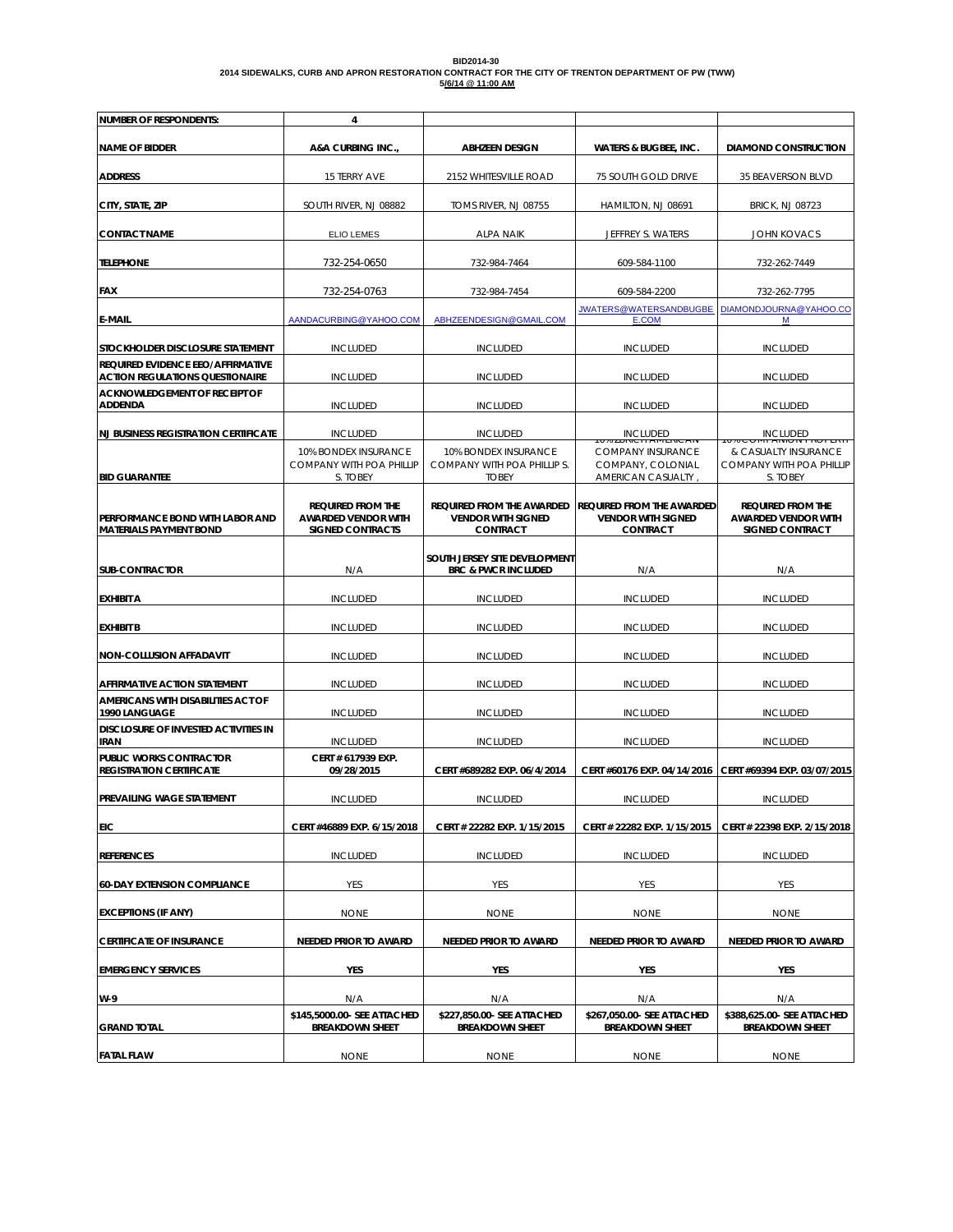$\mathbf{r}$   $\alpha$  .  $\ldots$   $\alpha$   $\alpha$   $\alpha$   $\alpha$ 

| Item 1            | For Furnishing and Installing 5 inch Concrete Sidewalk<br>in City of Trenton, Mercer County and State of New Jersey                                                                                                                                                                                                                       |           |
|-------------------|-------------------------------------------------------------------------------------------------------------------------------------------------------------------------------------------------------------------------------------------------------------------------------------------------------------------------------------------|-----------|
|                   | 800 Sq.Yd. @ $\qquad$ $\qquad$ $\qquad$ $\qquad$ $\qquad$ $\qquad$ $\qquad$ $\qquad$ $\qquad$ $\qquad$ $\qquad$ $\qquad$ $\qquad$ $\qquad$ $\qquad$ $\qquad$ $\qquad$ $\qquad$ $\qquad$ $\qquad$ $\qquad$ $\qquad$ $\qquad$ $\qquad$ $\qquad$ $\qquad$ $\qquad$ $\qquad$ $\qquad$ $\qquad$ $\qquad$ $\qquad$ $\qquad$ $\qquad$ $\qquad$   |           |
|                   | One hundred dollars and 200 cets                                                                                                                                                                                                                                                                                                          | 80.000.00 |
|                   |                                                                                                                                                                                                                                                                                                                                           |           |
| Item 2            | For Furnishing and Installing 7 inch Concrete Driveway<br>Apron without wire mesh in City of Trenton                                                                                                                                                                                                                                      |           |
|                   | 100 Sq.Yd. @ \$ $/50.0$ per Sq.Yd.                                                                                                                                                                                                                                                                                                        |           |
|                   | One hundred tity datas and 200 cents                                                                                                                                                                                                                                                                                                      | 15,000.00 |
|                   |                                                                                                                                                                                                                                                                                                                                           |           |
| Item <sub>3</sub> | For Furnishing and Installing 6 inch Concrete Driveway<br>Apron without wire mesh in State of New Jersey (NJDOT)                                                                                                                                                                                                                          |           |
|                   | 25 Sq.Yd. @ \$ $\sqrt{500^{\circ}}$ per Sq.Yd.                                                                                                                                                                                                                                                                                            |           |
|                   | One hundred fifty datars and 2000 cents                                                                                                                                                                                                                                                                                                   | 3,760.00  |
|                   |                                                                                                                                                                                                                                                                                                                                           |           |
|                   |                                                                                                                                                                                                                                                                                                                                           |           |
| Item 4            | For Furnishing and Installing 6 inch Concrete Driveway<br>Apron including 6 inch square wire mesh in Mercer County                                                                                                                                                                                                                        |           |
|                   | $\sqrt{50.0^{\circ}}$ per Sq. Yd.<br>25 Sq.Yd. @                                                                                                                                                                                                                                                                                          |           |
|                   | One hundred fifty dollars and zero cents _ 3,750.00                                                                                                                                                                                                                                                                                       |           |
|                   |                                                                                                                                                                                                                                                                                                                                           |           |
| Item 5            | For Furnishing and Installing 8 inch x 18 inch Concrete Curb<br>in City of Trenton and State of New Jersey (NJDOT)                                                                                                                                                                                                                        |           |
|                   | $\sqrt{\frac{1}{2}}$ / $\frac{1}{2}$ $\frac{1}{2}$ $\frac{1}{2}$ $\frac{1}{2}$ $\frac{1}{2}$ $\frac{1}{2}$ $\frac{1}{2}$ $\frac{1}{2}$ $\frac{1}{2}$ $\frac{1}{2}$ $\frac{1}{2}$ $\frac{1}{2}$ $\frac{1}{2}$ $\frac{1}{2}$ $\frac{1}{2}$ $\frac{1}{2}$ $\frac{1}{2}$ $\frac{1}{2}$ $\frac{1}{2}$ $\frac{1}{2}$ $\frac{1}{2$<br>200 L.F. @ |           |
|                   | Oue hundred dollars and 2000 cents 8<br>(Write Unit Price)                                                                                                                                                                                                                                                                                | 20,000.00 |
|                   |                                                                                                                                                                                                                                                                                                                                           |           |
|                   |                                                                                                                                                                                                                                                                                                                                           |           |

A & A C ur bing, Inc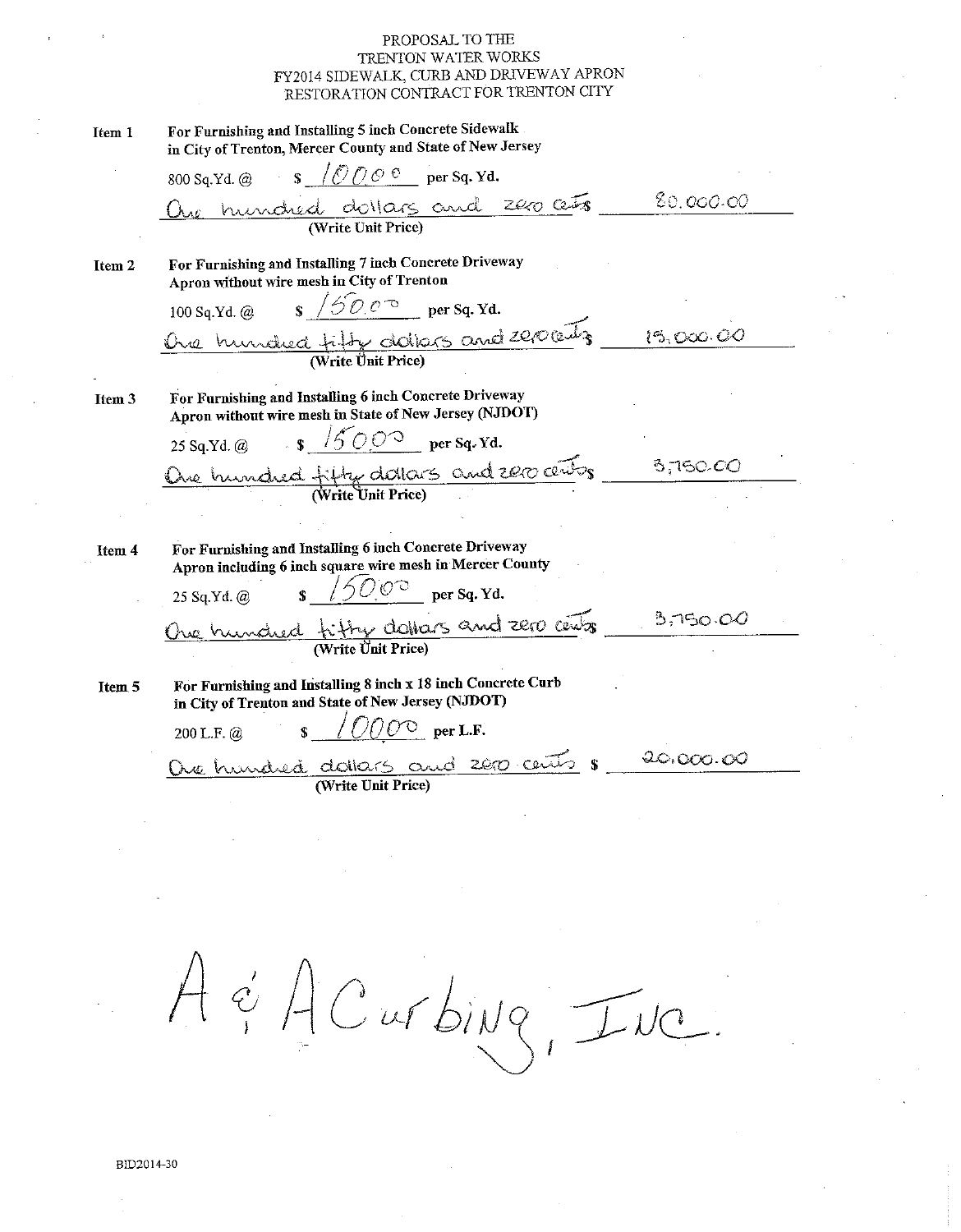$\mathbf{r}$ 

| Item 6<br>For Furnishing and Installing 9 men x 18 men<br><b>Concrete Curb in Mercer County</b>                                                   |                                                   |
|---------------------------------------------------------------------------------------------------------------------------------------------------|---------------------------------------------------|
| $\sqrt{OQ}$ per L.F.<br>50 L.F. $\omega$                                                                                                          |                                                   |
| One hundred doiters and 200 cents $s = 5,000.00$                                                                                                  |                                                   |
| For Furnishing and Installing Brick Sidewalk in<br>Item 7<br><b>All Jurisdictions</b><br>100 S.Y. @ \$ /<br>One hundred Cigeby datas and zee cits | per S.Y.<br>18.000.00                             |
| (Write Unit Price)                                                                                                                                |                                                   |
|                                                                                                                                                   |                                                   |
| TOTAL BID FOR CONTRACT                                                                                                                            | \$145,500.00                                      |
| (Items 1 through 7 Inclusive)                                                                                                                     |                                                   |
|                                                                                                                                                   |                                                   |
|                                                                                                                                                   | 22.2863864                                        |
| A&A Curbing Inc                                                                                                                                   | <b>Federal I.D. # or Social Security</b>          |
| 15 TErry Avenue South Biver 17 08882<br><b>Address</b>                                                                                            |                                                   |
| <b>Signature of Authorized Agent</b>                                                                                                              | $f_{10}$ hemes<br><b>Type or Print Name</b>       |
| 732 254-0650<br><b>Telephone Number</b>                                                                                                           | $5 - 7 - 14$<br>Date                              |
| <u> 32 254-0763</u><br>$\bf{F}$ ax#                                                                                                               | aanga curbing e yahoo com<br><b>Email Address</b> |
|                                                                                                                                                   |                                                   |

 $\bar{r}$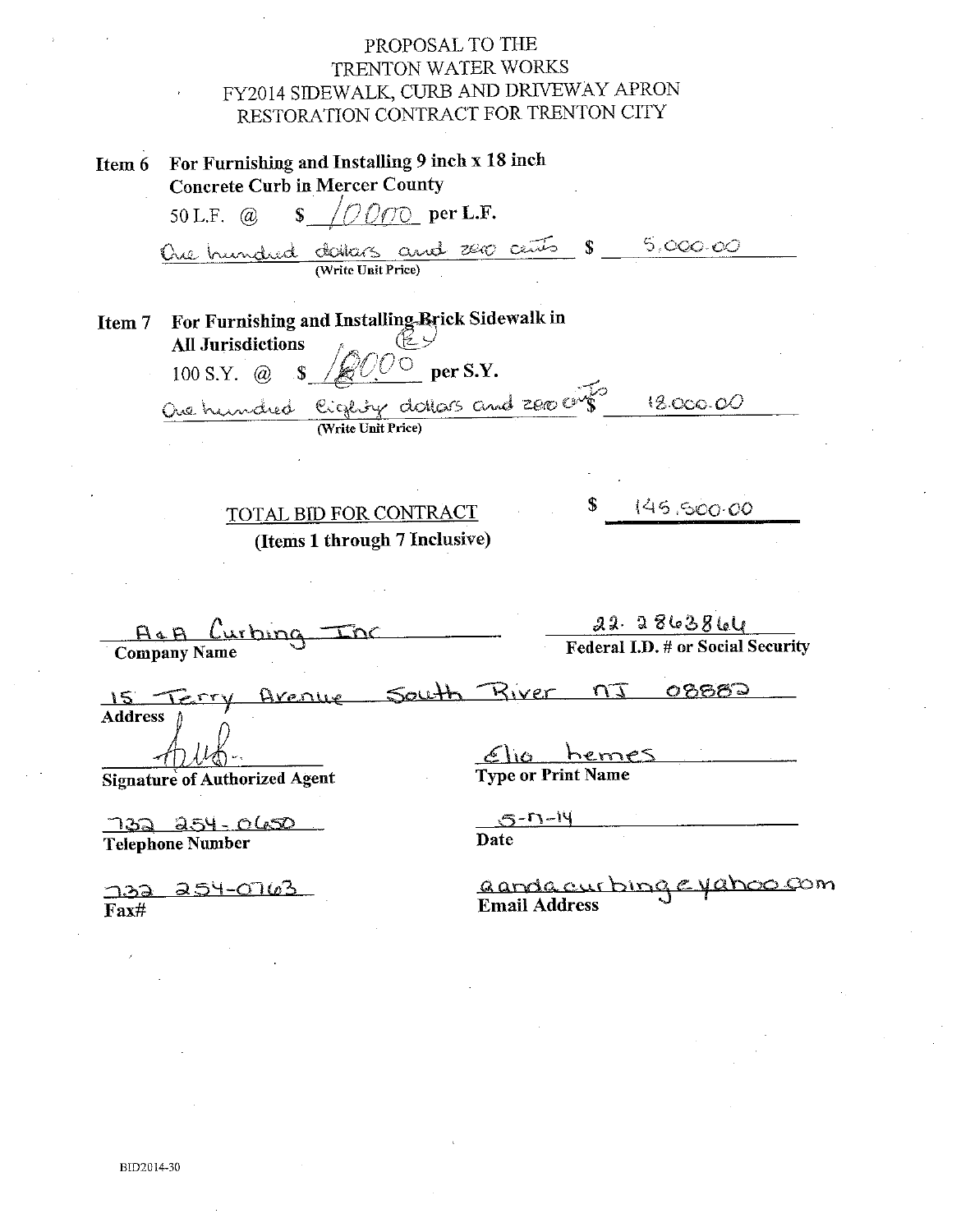For Furnishing and Installing 5 inch Concrete Sidewalk Item 1 in City of Trenton, Mercer County and State of New Jersey

> per Sq. Yd. 800 Sq.Yd. @  $s$  175.00  $$110,000.00$ thousand **Nnit Price**

For Furnishing and Installing 7 inch Concrete Driveway Item<sub>2</sub> Apron without wire mesh in City of Trenton

> per Sq. Yd. 100 Sq.Yd. @  $s$   $177.00$ rise hundred & 18500.00  $T<sub>00</sub>m$ Write Unit Price

For Furnishing and Installing 6 inch Concrete Driveway Item 3 Apron without wire mesh in State of New Jersey (NJDOT)

> $\sqrt{8.00}$  per Sq. Yd. 25 Sq.Yd. @  $=$   $1,450.00$ four hundred thowar Vrite Unit Price)

Item 4

For Furnishing and Installing 6 inch Concrete Driveway Apron including 6 inch square wire mesh in Mercer County

 $180.00$  per Sq. Yd. 25 Sa.Yd. @ our thousand five hundred & 4,500.00

Item 5

For Furnishing and Installing 8 inch x 18 inch Concrete Curb in City of Trenton and State of New Jersey (NJDOT)

 $15.00$  per L.F. 200 L.F. @  $\mathbf{s}$ <u>hree</u> thousand <u>s 23,000.00</u>

 $B H Z E E N$  besign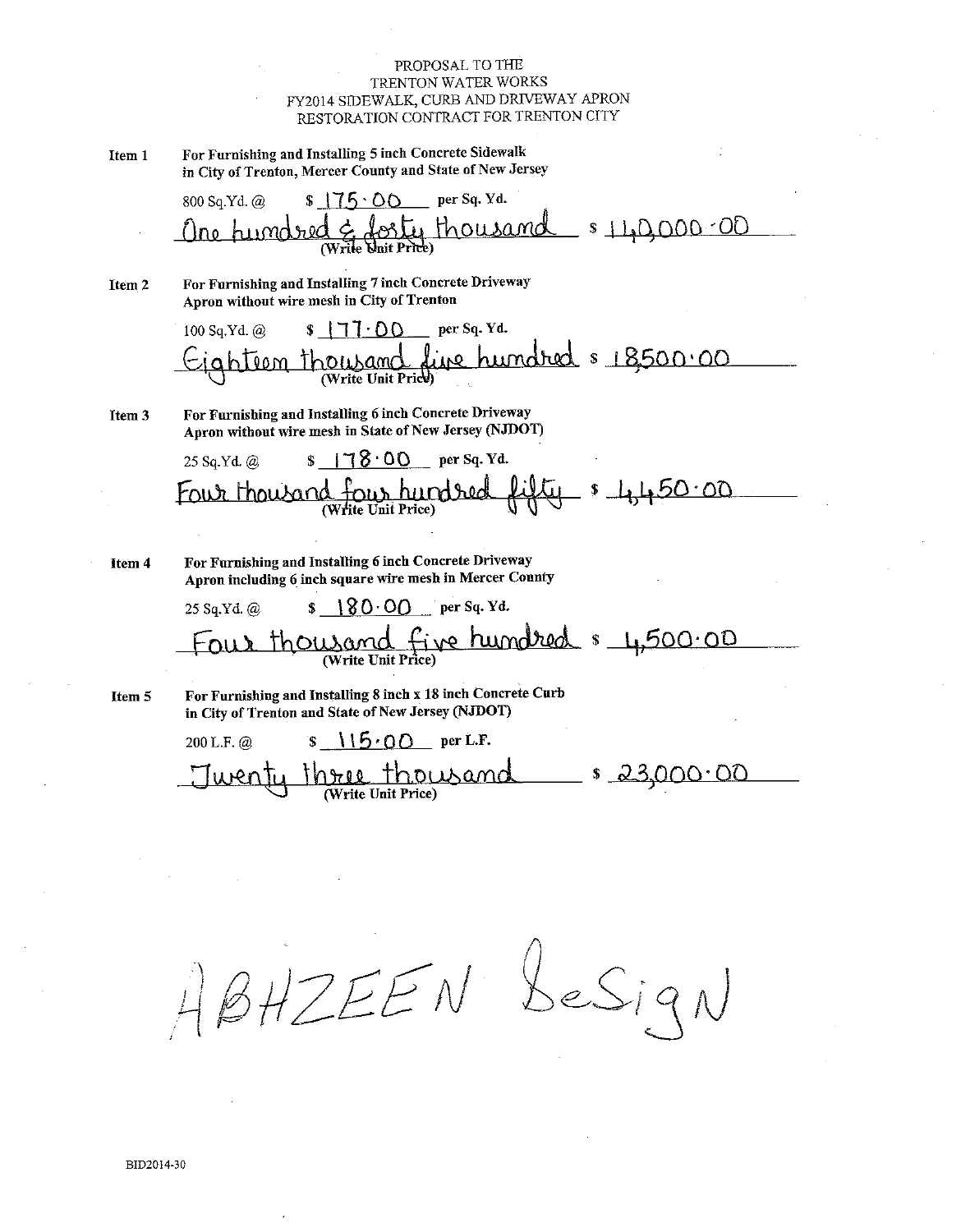Item 6 For Furnishing and Installing 9 inch x 18 inch **Concrete Curb in Mercer County** 

> 50 L.F.  $\omega$  **s**  $\left(\frac{1}{8}\right)$  per L.F. & nime hundred \$ 5900.00 Five thousand

Item 7 For Furnishing and Installing Brick Sidewalk in **All Jurisdictions** 

> 100 S.Y.  $\omega$  $$315.00$  per S.Y. Thisty one thousand five hundreds 31,500.00

TOTAL BID FOR CONTRACT (Items 1 through 7 Inclusive)

 $227850.00$ 

Hbh zeen

 $26 - 2978044$ <br>Federal I.D. # or Social Security

tesville Road, Toms River, NJ-08755  $2152$ **Address** 

Signature of Authorized Agent

 $\frac{732-981-7464}{\text{Telephone Number}}$ 

<u>732-984-7454</u>  $Fax#$ 

HIpa Naik

**Date** 

abhzee <u>amail·com</u> Email  $\bar{\mathbf{A}}$ ddres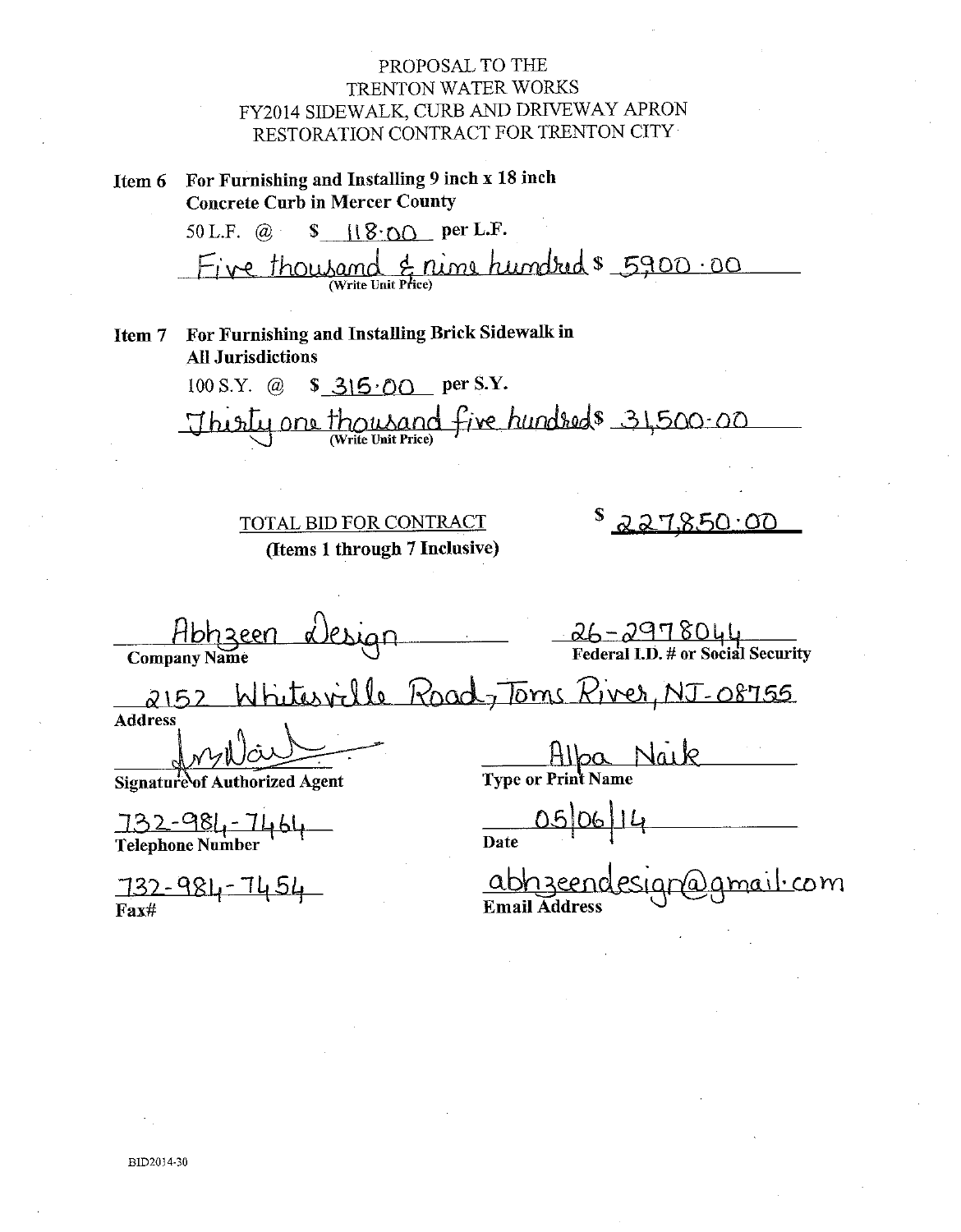| Item 1 | For Furnishing and Installing 5 inch Concrete Sidewalk<br>in City of Trenton, Mercer County and State of New Jersey |                        |
|--------|---------------------------------------------------------------------------------------------------------------------|------------------------|
|        | \$252.25<br>per Sq. Yd.<br>800 Sq.Yd. @                                                                             |                        |
|        | Two Hundred Fifty Two Dollars and Twenty Five Cents<br>(Write Unit Price)                                           | $\frac{1}{201,800.00}$ |
| Item 2 | For Furnishing and Installing 7 inch Concrete Driveway<br>Apron without wire mesh in City of Trenton                |                        |
|        | \$202.50<br>per Sq. Yd.<br>100 Sq.Yd. $@$                                                                           |                        |
|        | Two Hundred Two Dollars and Fifty Cents                                                                             | 20,250.00<br>S.        |
|        | (Write Unit Price)                                                                                                  |                        |
| Item 3 | For Furnishing and Installing 6 inch Concrete Driveway<br>Apron without wire mesh in State of New Jersey (NJDOT)    |                        |
|        | \$200.00<br>$\qquad \qquad$ per Sq. Yd.<br>$25$ Sq.Yd. $@$                                                          |                        |
|        | Two Hundred Dollars and Zero Cents                                                                                  | 5,000.00<br>S          |
|        | (Write Unit Price)                                                                                                  |                        |
| Item 4 | For Furnishing and Installing 6 inch Concrete Driveway<br>Apron including 6 inch square wire mesh in Mercer County  |                        |
|        | \$200.00<br>per Sq. Yd.<br>$25$ Sq.Yd. $@$                                                                          |                        |
|        | Two Hundred Dollars and Zero Cents                                                                                  | 5,000.00<br>S.         |
|        | (Write Unit Price)                                                                                                  |                        |
| Item 5 | For Furnishing and Installing 8 inch x 18 inch Concrete Curb<br>in City of Trenton and State of New Jersey (NJDOT)  |                        |
|        | \$50.00<br>per L.F.<br>200 L.F. $\omega$                                                                            |                        |
|        | <b>Fifty Dollars and Zero Cents</b>                                                                                 | 10,000.00<br>S         |
|        | (Write Unit Price)                                                                                                  |                        |

Waters & Bugbee

BID2014-30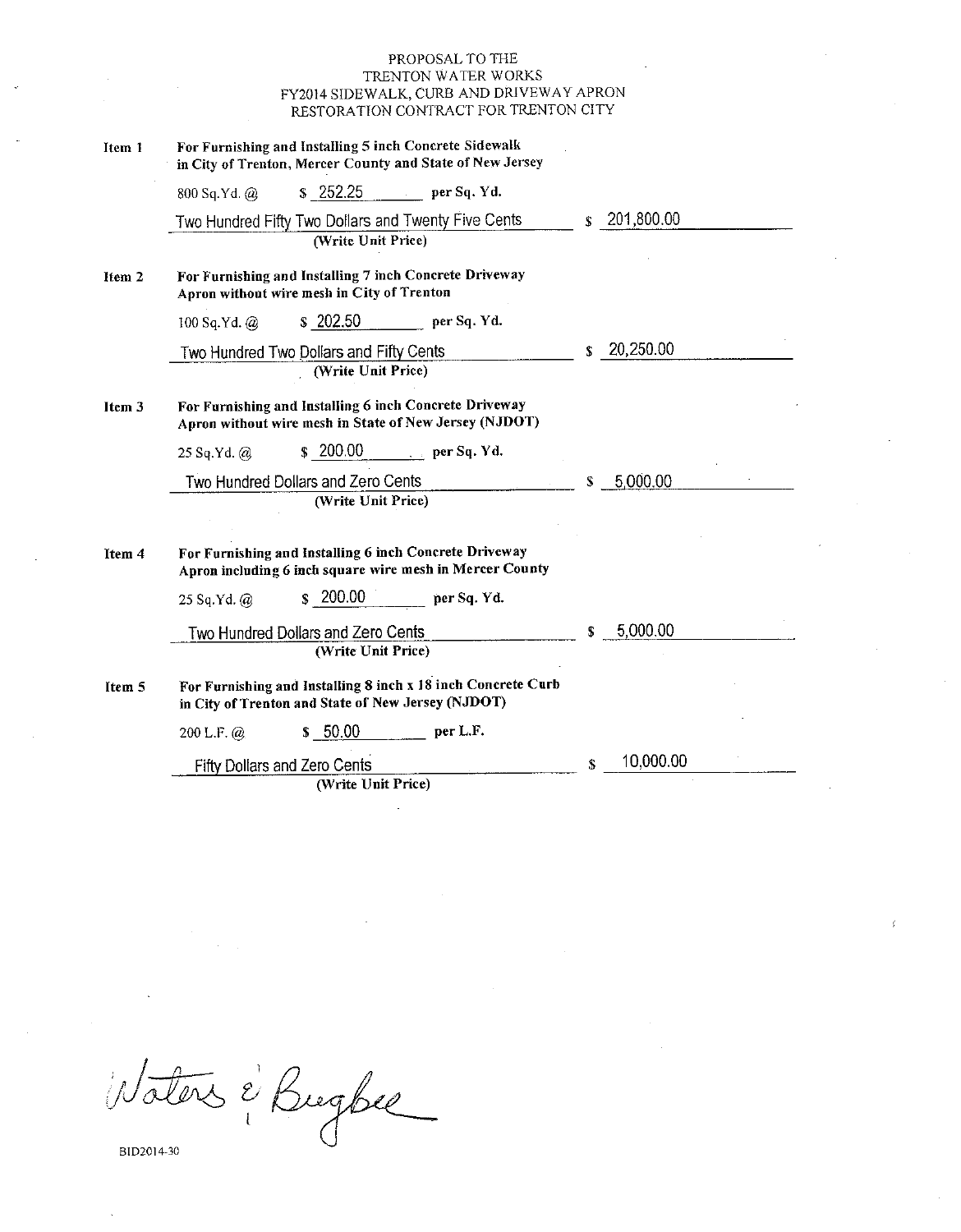| Item 6                                         | For Furnishing and Installing 9 inch x 18 inch | <b>Concrete Curb in Mercer County</b>                                |                  |                                                           |                                   |  |
|------------------------------------------------|------------------------------------------------|----------------------------------------------------------------------|------------------|-----------------------------------------------------------|-----------------------------------|--|
|                                                | 50 L.F. $\omega$                               | 50.00<br>\$                                                          | per L.F.         |                                                           |                                   |  |
|                                                | Fifty Dollars and Zero Cents                   |                                                                      |                  | \$                                                        | 2,500.00                          |  |
|                                                |                                                | (Write Unit Price)                                                   |                  |                                                           |                                   |  |
| Item 7                                         | <b>All Jurisdictions</b>                       | For Furnishing and Installing Brick Sidewalk in                      |                  |                                                           |                                   |  |
|                                                | 100 S.Y. $\omega$                              | \$<br>225.00                                                         | per S.Y.         |                                                           |                                   |  |
|                                                |                                                | Two Hundred Twenty Five Dollars and Zero Cents<br>(Write Unit Price) |                  | S                                                         | 22,500.00                         |  |
|                                                |                                                |                                                                      |                  |                                                           |                                   |  |
|                                                |                                                | <b>TOTAL BID FOR CONTRACT</b>                                        |                  | \$                                                        | 267,050.00                        |  |
|                                                |                                                | (Items 1 through 7 Inclusive)                                        |                  |                                                           |                                   |  |
|                                                |                                                |                                                                      |                  |                                                           |                                   |  |
|                                                |                                                |                                                                      |                  |                                                           |                                   |  |
|                                                |                                                |                                                                      |                  |                                                           |                                   |  |
|                                                | Waters & Bugbee, Inc.                          |                                                                      |                  | 22-1750098                                                |                                   |  |
|                                                | <b>Company Name</b>                            |                                                                      |                  |                                                           | Federal I.D. # or Social Security |  |
|                                                | 75 South Gold Drive, Hamilton NJ 08691         |                                                                      |                  |                                                           |                                   |  |
|                                                |                                                |                                                                      |                  |                                                           |                                   |  |
|                                                |                                                |                                                                      |                  |                                                           |                                   |  |
|                                                | Sighature of Authorized Agent                  |                                                                      |                  | Jeffrey S. Waters, President<br><b>Type or Print Name</b> |                                   |  |
|                                                |                                                |                                                                      |                  |                                                           |                                   |  |
|                                                | Telephone Number                               |                                                                      | 5/7/2014<br>Date |                                                           |                                   |  |
| <b>Address</b><br>609-584-1100<br>609-584-2200 |                                                |                                                                      |                  | jwaters@watersandbugbee.com                               |                                   |  |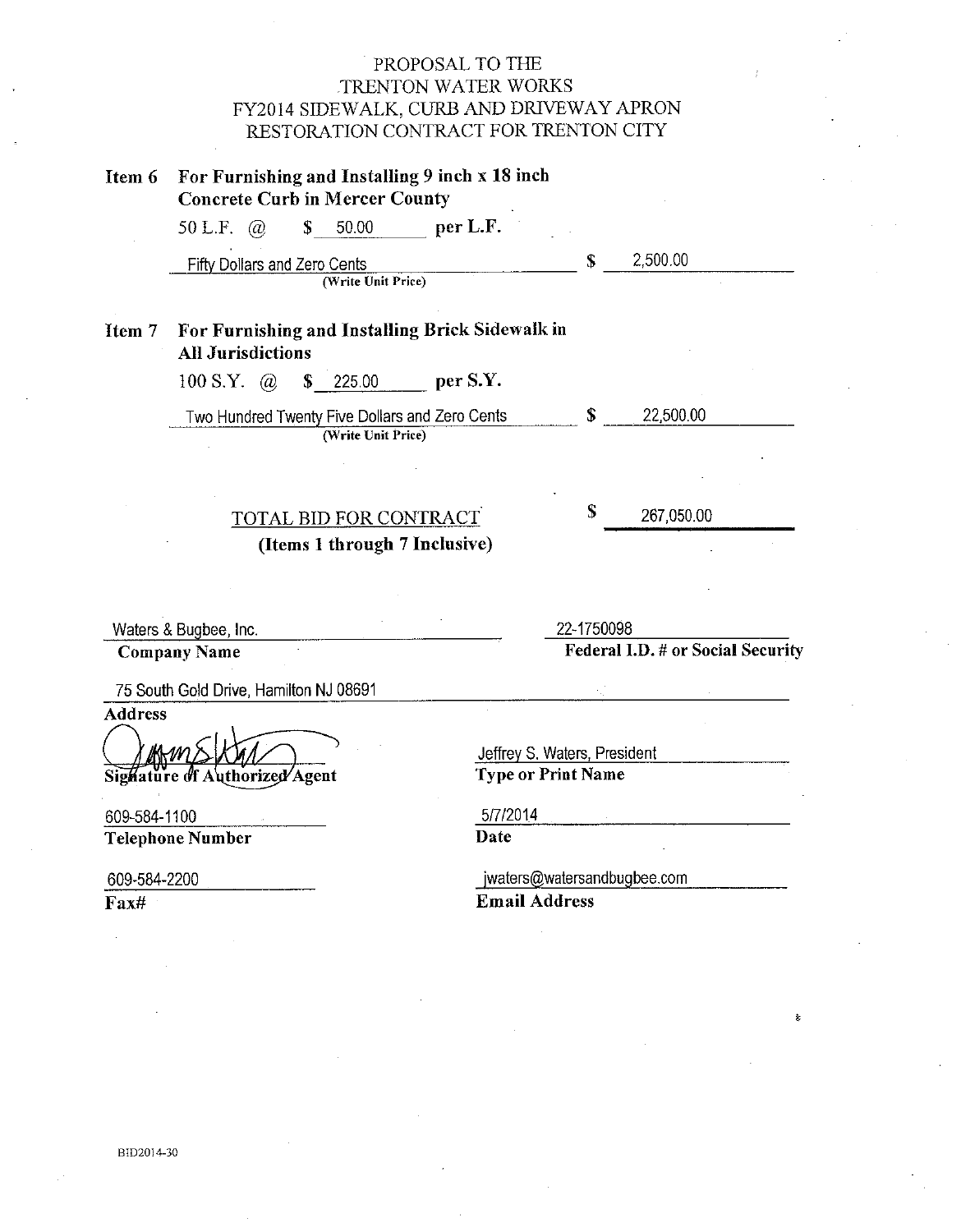Item 1 For Furnishing and Installing 5 inch Concrete Sidewalk in City of Trenton, Mercer County and State of New Jersey 800 Sq.Yd. @  $\mathbf{r}$ per Sq. Yd.  $F\gamma e$  $\mathcal{W}$ ∕⊇ (Write Unit Price) Item 2 For Furnishing and Installing 7 inch Concrete Driveway Apron without wire mesh in City of Trenton 100 Sq.Yd. @ per Sq. Yd. (Write Unit Price) For Furnishing and Installing 6 inch Concrete Driveway Item 3 Apron without wire mesh in State of New Jersey (NJDOT)  $7,0$  $\bigcirc$ 25 Sq.Yd. @ per Sq. Yd. (Write Unit Price) Item 4 For Furnishing and Installing 6 inch Concrete Driveway Apron including 6 inch square wire mesh in Mercer County per Sq. Yd. 25 Sq.Yd. @  $625$ (Write Unit Price) Item 5 For Furnishing and Installing 8 inch x 18 inch Concrete Curb in City of Trenton and State of New Jersey (NJDOT) 200 L.F.  $(a)$ per L.F. bÓÒ Write Unit Price)